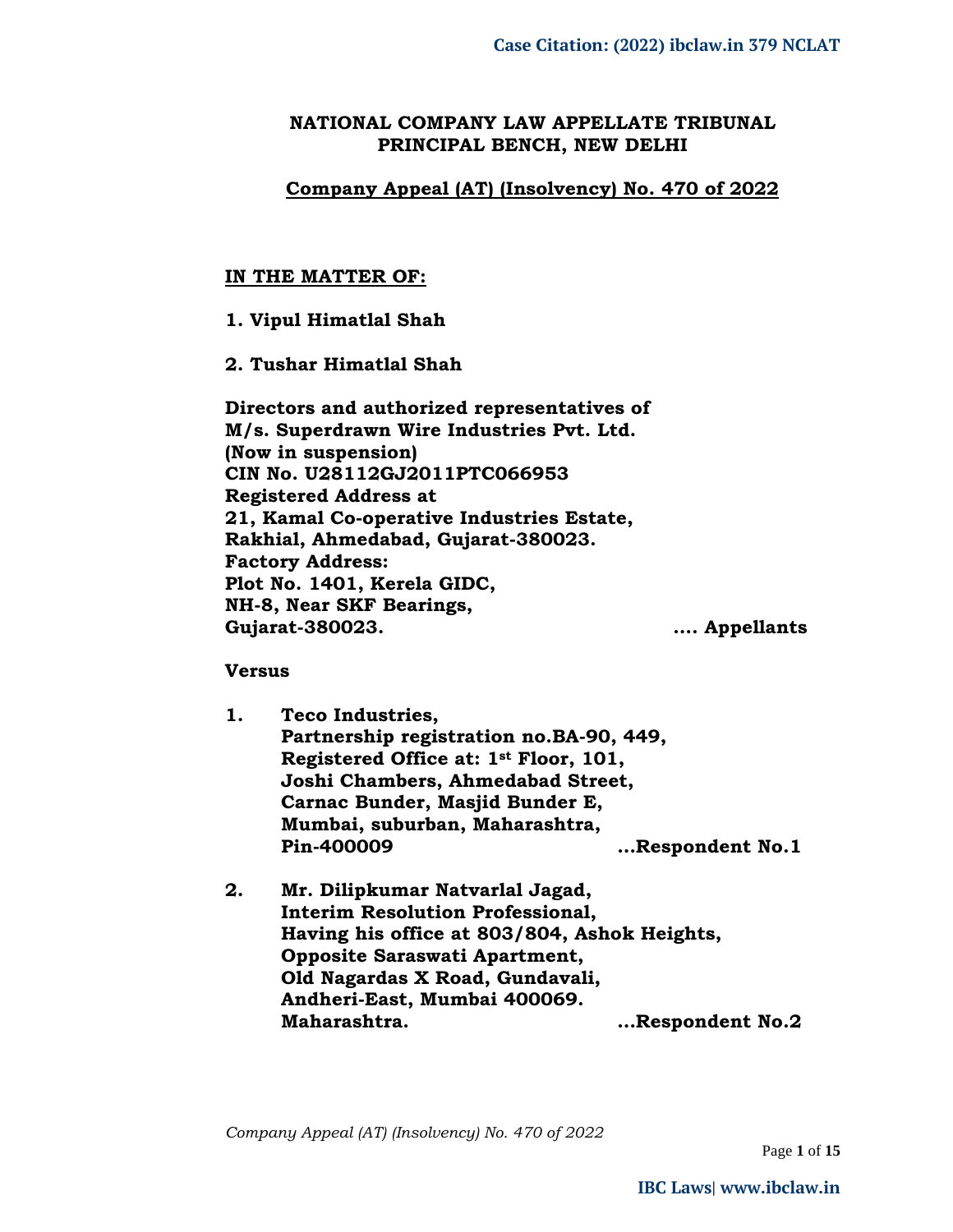#### **Present:**

- **For Appellant: Ms. Natasha Dhruman Shah, Mr. Areeb Amanullah, Ms. Prutha Bhavsar, Advocates**
- **For Respondent: Mr. Arun Kathpalia, Sr. Advocate with Mr. Varun Singh, Mr. Gaurav Nair, Ms. Pranati Bhatnagar, Advocates for R-1.**

**Mr. Pulkit Kapoor, Mr. Dilipkumar Natvarlal Jagad, IRP, Mr. Aditya Vdeshi, Ms. Shraddha Swarup, Advocates for IRP/R-2.**

> **JUDGMENT (Date: 18.05.2022) (Virtual Mode)**

#### **[Per.: Dr. Alok Srivastava, (Member Technical)]**

This appeal has been preferred by the Appellants under section 61 of the Insolvency and Bankruptcy Code, 2016 (hereinafter called 'IBC') challenging the order dated 16.3.2022 (hereinafter called 'Impugned Order') passed by the Adjudicating Authority (National Company Law Tribunal, Ahmedabad) in CP(IB) No. 177/NCLT/AHM/2020 dismissing application under section 7 filed by the Respondent No.1.

*Company Appeal (AT) (Insolvency) No. 470 of 2022* 2. The Appellants are ex-directors and authorized representatives of the corporate debtor M/s Superdrawn Wire Industries Pvt. Ltd., which is in the business of manufacturing of highly specialized steel wires used in wide range of applications in

Page **2** of **15**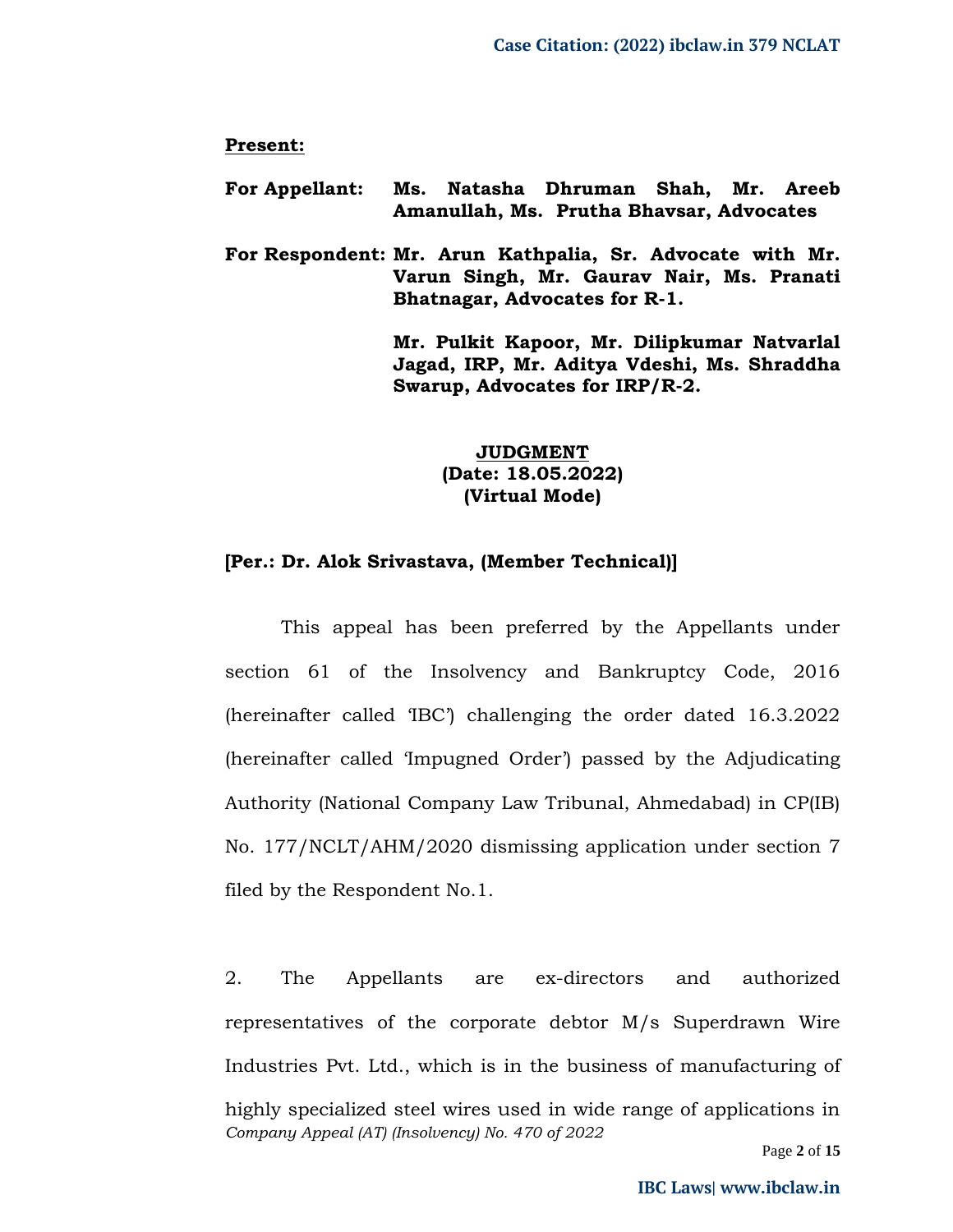stones cutting, wire ropes, springs, galvanized wires, etc. The Appellants have stated that Respondent No. 1/Teco Industries has given an amount of Rs.26,49,46,085 including interest to the corporate debtor which was given as part payment towards an investment of a total of Rs.50 crores in the corporate debtor in which the Appellants were directors.

3. The Appellants have claimed that Mr. Ambrish L. Shah promised to invest Rs.50 crores in the Corporate Debtor and in return 49% of the total shareholding of the corporate debtor was to be transferred to him. They have further stated that Mr. Ambrish L. Shah informed that funds would be transferred from his account and that of various firms including Respondent No. 1/Teco Industries to the corporate debtor for the investment. The Appellants have further claimed that Respondent No. 1 transferred a part amount of Rs. 19, 40, 81,000/- to the corporate debtor and Mr. Ambrish L. Shah also transferred an amount of Rs. 25,00,000 through his sole proprietorship firm ALS South West Steel. as a result the corporate debtor made plans for expansion and invested in development of infrastructure and other capital goods of the corporate debtor. The Appellants have further claimed that the Respondent No. 1 went back on its promise and invested just a partial amount against the promised total amount of Rs. 50 crores,

*Company Appeal (AT) (Insolvency) No. 470 of 2022*

Page **3** of **15**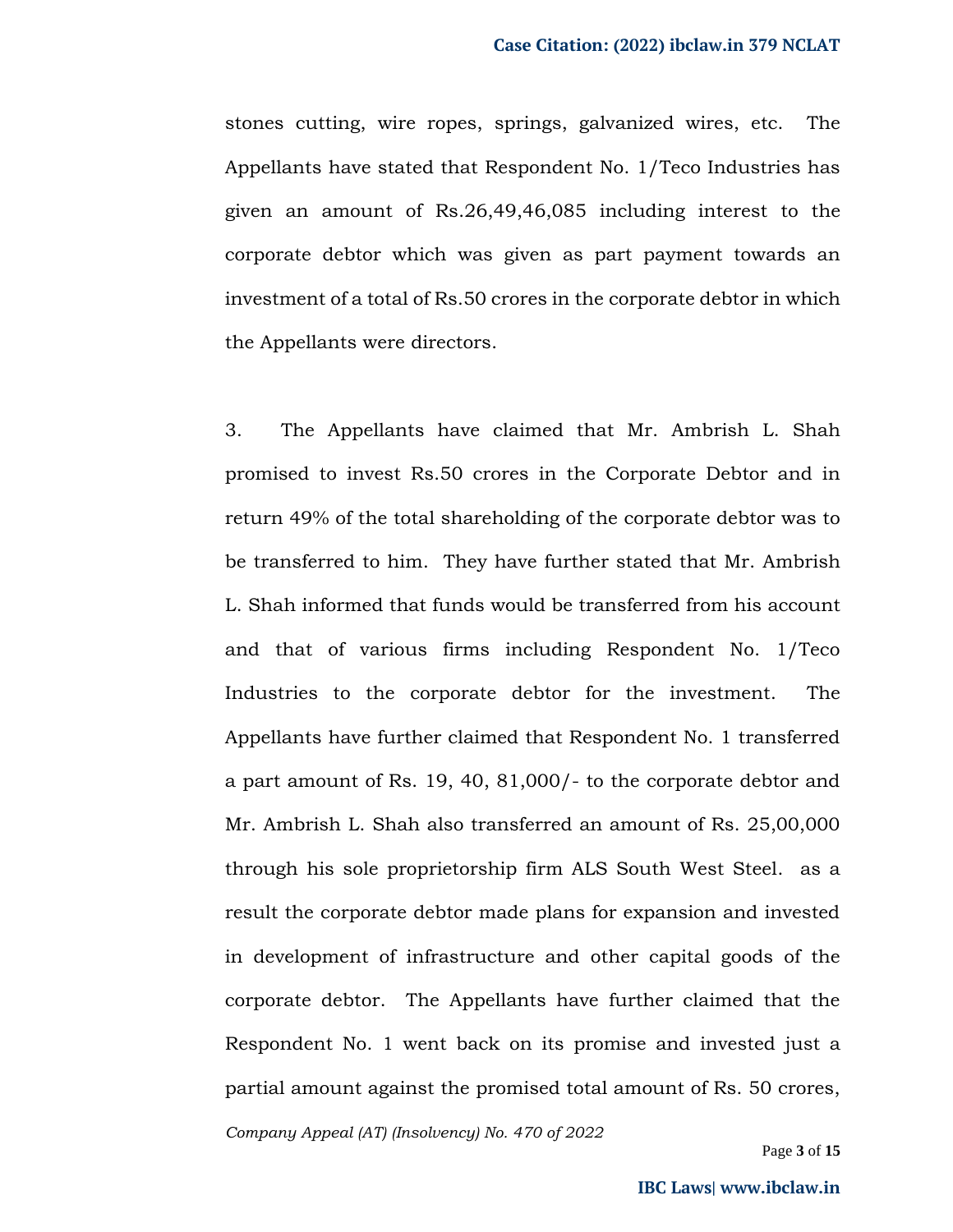and therefore the appellants' company (corporate debtor) filed a Civil Suit No. 977 of 2018 before Hon'ble City Civil Court at Ahmedabad for declaration and damages, which is pending adjudication.

4. The Appellants have also claimed that Respondent No. 1 issued a demand notice under section 8 of the IBC to which the corporate debtor responded vide communication dated 11.1.2020 refuting the claim for repayment of loan. Thereafter Respondent No. 1 filed an application under section 7 of IBC against the corporate debtor regarding the default in repayment of financial debt on 4.2.2020 which after due consideration by the Adjudicating Authority was admitted vide the Impugned Order.

5. We heard the arguments of the Learned Counsel for Appellants and Learned Senior Counsel for Respondents and also perused the record.

*Company Appeal (AT) (Insolvency) No. 470 of 2022* 6. The Learned Counsel for Appellant has argued that the record of information utility National E-Governance Services Limited (in short 'NESL') on whose basis the financial debt in question was taken to be due for payment to the financial creditor and in default contained incorrect e-mail ID of the corporate debtor. He has argued that regulation 21 of the Insolvency and Bankruptcy Board of India

Page **4** of **15**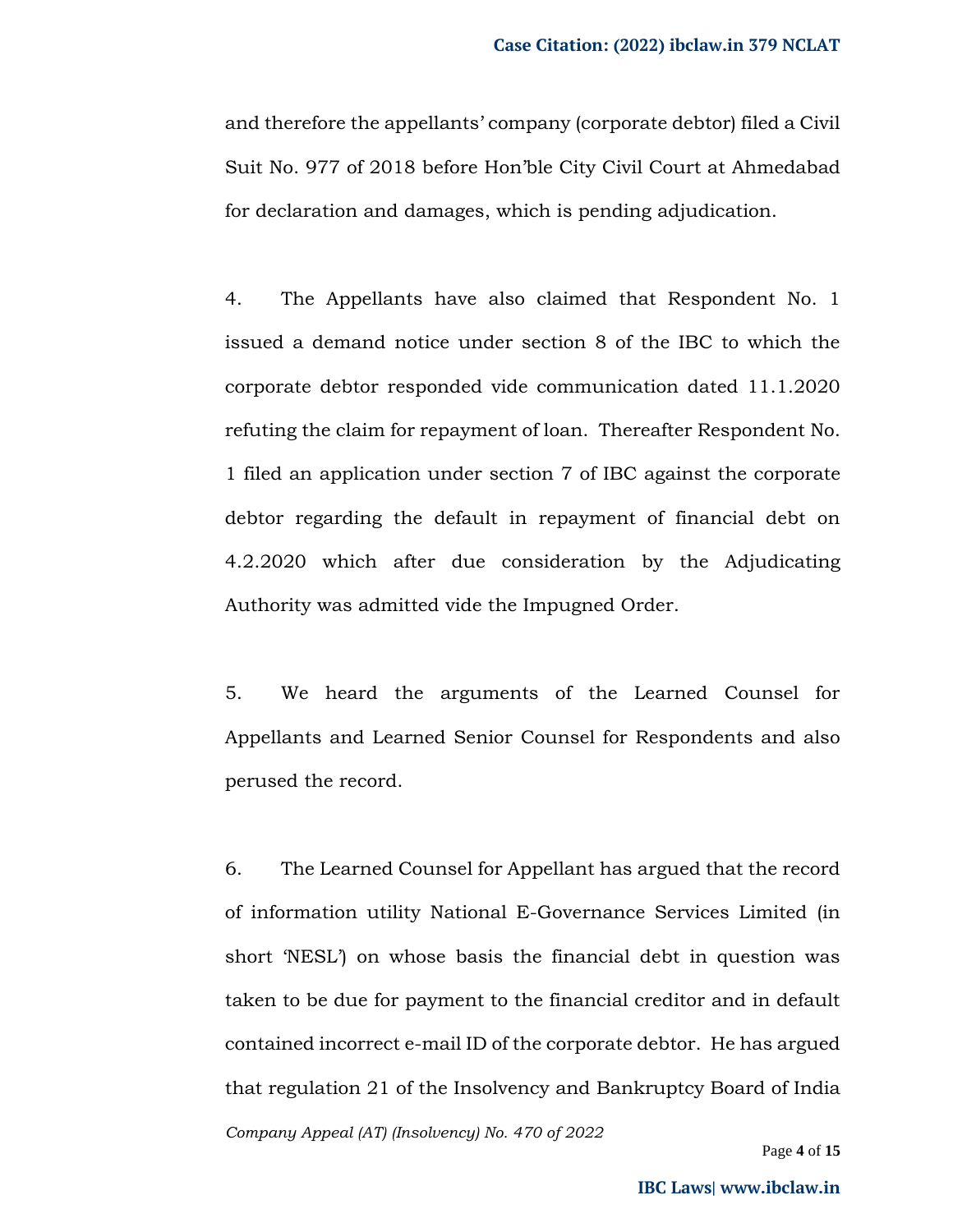(Information Utilities) Regulations, 2017 stipulates the process of authentication and verification of information of debt and default. He has further argued that in accordance with regulation 21(2)(c), the debtor has to deliver the information of default or reminder, either by hand, post or electronic means at the postal or e-mail address of the debtor, which was not done by the information utility. He has further claimed that the e-mail ID of the Corporate Debtor is present in the MCA records but instead of using the correct email id of the corporate debtor the e-mail ID used by the information utility was [tushar.shah@superwireex.com](mailto:tushar.shah@superwireex.com) and

*Company Appeal (AT) (Insolvency) No. 470 of 2022*  $vipul.shah@superwireex.com$ , both belonging to directors of the corporate debtor whose email IDs were different than that of the corporate debtor. He has also urged that the amount of Rs. 19,40,81,000 transferred by the Respondent No. 1 to the corporate debtor was actually part advance of a total promised investment of Rs. 50 crores in the corporate debtor by Mr. Ambrish L. Shah and since he did not invest the full amount, the shares were not transferred in his name against the invested amount. He has thus claimed that the amount due to the corporate debtor is certainly not a financial loan as it was meant to be an investment and also, therefore, did not have any interest levied on it, something which the information utility has assumed on the basis of wrong and misleading information provided by the financial creditor Teco

Page **5** of **15**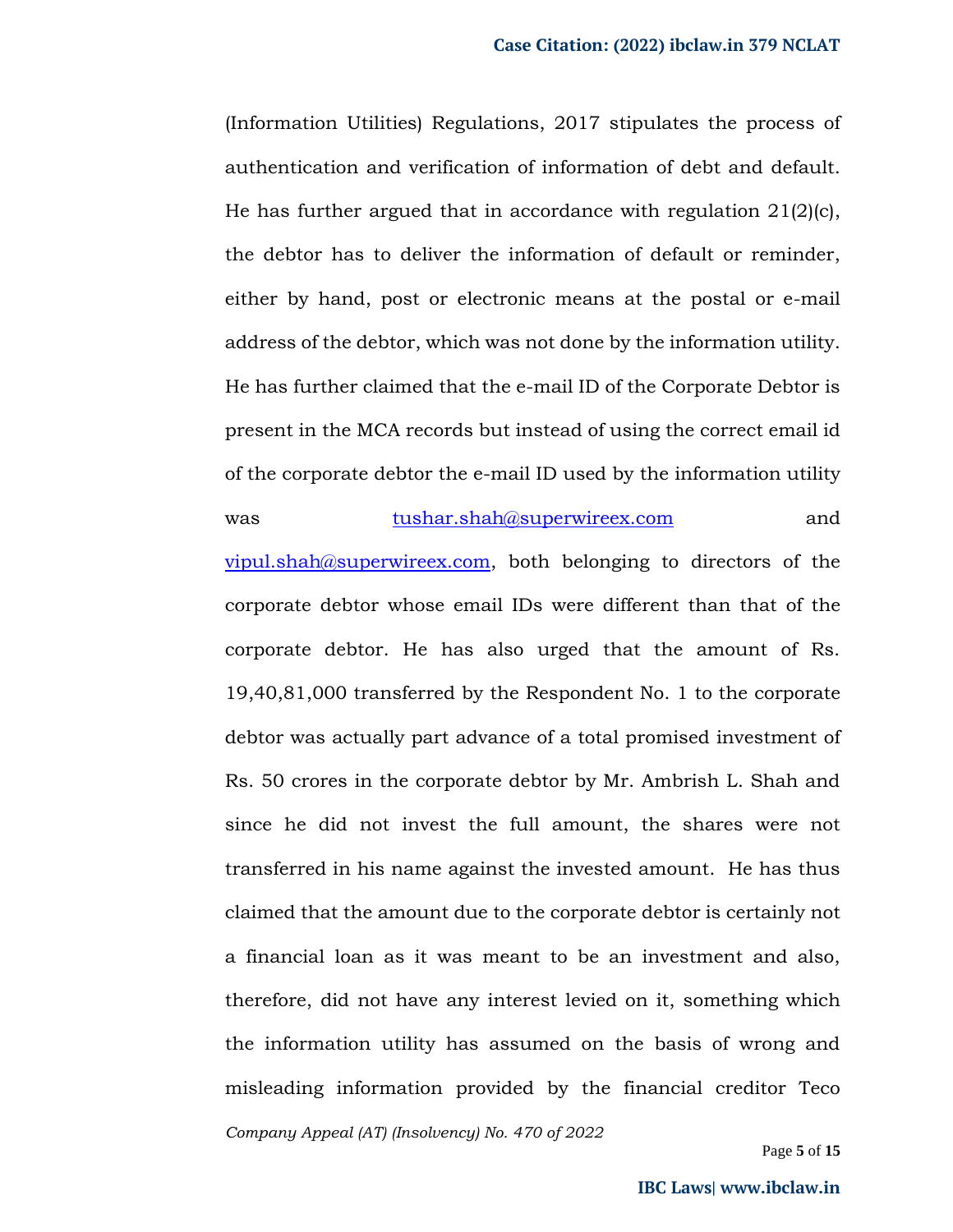Industries. He has buttressed his argument of the said amount not being a financial loan by stating that since Respondent No. 1 did not invest the full promised amount of Rs. 50 cores, the corporate debtor which had made extensive plan for expansion of infrastructure and capital goods suffered severe financial stress. He has claimed that, therefore, the corporate debtor filed a civil suit in the year 2018 bearing Civil Suit No. 977 of 2018 before Hon'ble City Civil Court of Ahmedabad for declaration and damages, which is pending. He has, therefore, claimed the transaction entered into between the parties is not covered under the definition of 'financial debt' under section 5(8) and any of the nine clauses of section 5(8) to be in the nature of financial debt.

7. The Learned Counsel for Appellant has referred to the judgment dated 11.1.2022 of this tribunal in the matter of **Rushabh Civil Contractors Pvt. Ltd. vs. Centrio Lifespaces Ltd. (MANU/NL/0031/2022)** to claim that any debt which is disputed cannot form the basis for admission of section 7 application.

*Company Appeal (AT) (Insolvency) No. 470 of 2022* 8. The Learned Senior Counsel for Respondent No. 1 has argued that in the reply of the corporate debtor in response to section 7 application (attached at pp.83-93 of the appeal paperbook vol.I), the corporate debtor has nowhere stated that it did not receive the e-

Page **6** of **15**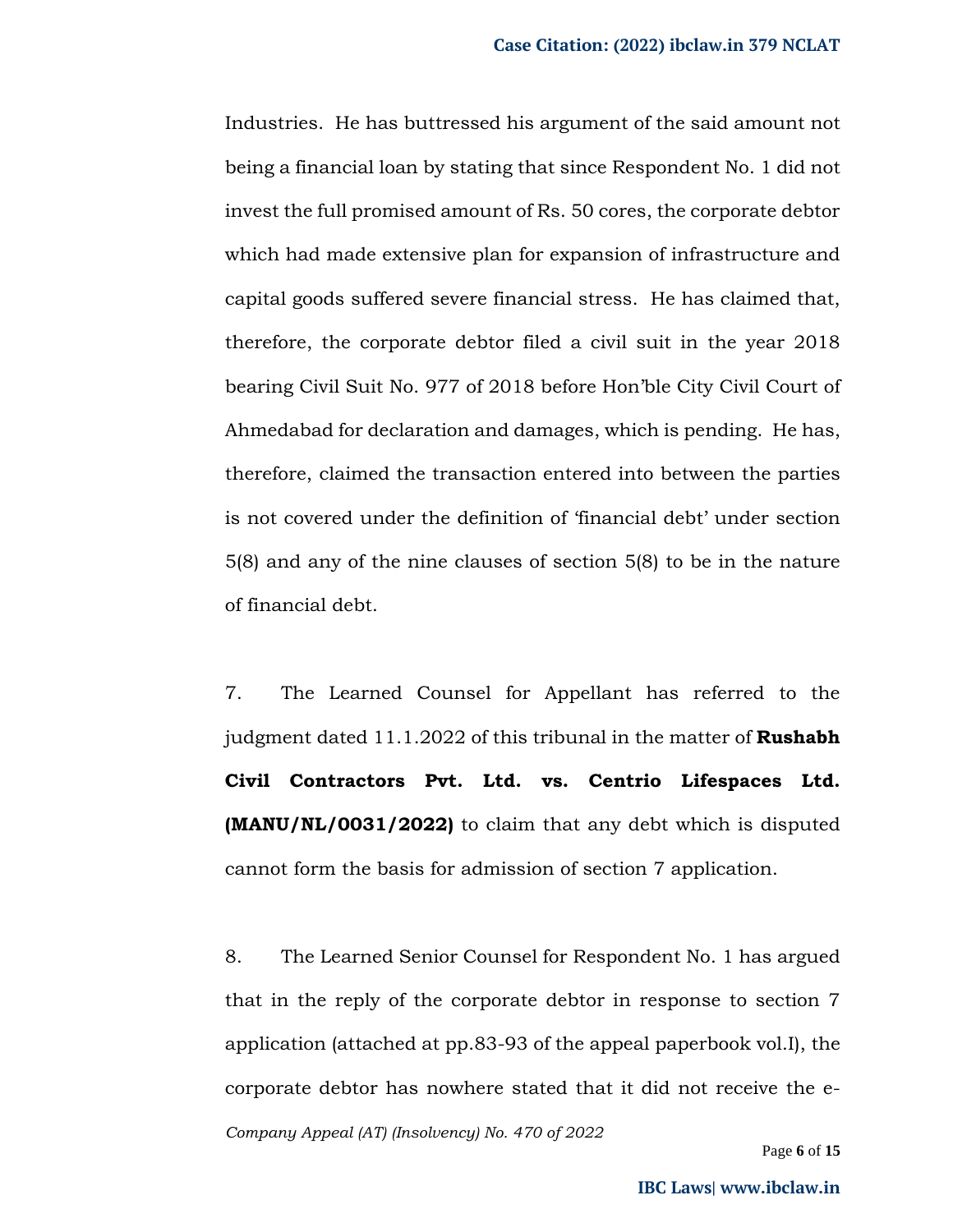mail sent for authentication and verification by the Information Utility ((NeSL). Therefore, the lack of reply by the corporate debtor to information utility's email has led to deemed conformation of the financial debt. He has referred to regulation 21 of the Insolvency and Bankruptcy Board of India (Information Utilities) Regulations, 2017 to claim that once an e-mail is sent to the corporate debtor regarding the information of default or a reminder thereon, there is three strike rule and if the debtor does not respondent even after three reminders, the information available with the Information Utility is deemed to be authenticated and verified by the corporate debtor. He has clarified that the notice was sent to both the directors of the corporate debtor, namely Vipul Himatlal Shah and Tushar Himatlal Shah, who are owners of the corporate debtor and they did not respond to the e-mail of Information Utility and hence the authentication of the loan by the respondent no. 1 to the corporate debtor was established.

*Company Appeal (AT) (Insolvency) No. 470 of 2022* 9. The Learned Senior Counsel for Respondent No. 1 has further referred to Part II of section 9 application (attached at pg. 78 of the appeal paperbook, vol.I), wherein the authorized share capital of the corporate debtor is stated as Rs. two crores only and the paid up share capital is stated as Rs.1,99,95,540/- only, and therefore it is completely illogical that when the share capital is almost fully

Page **7** of **15**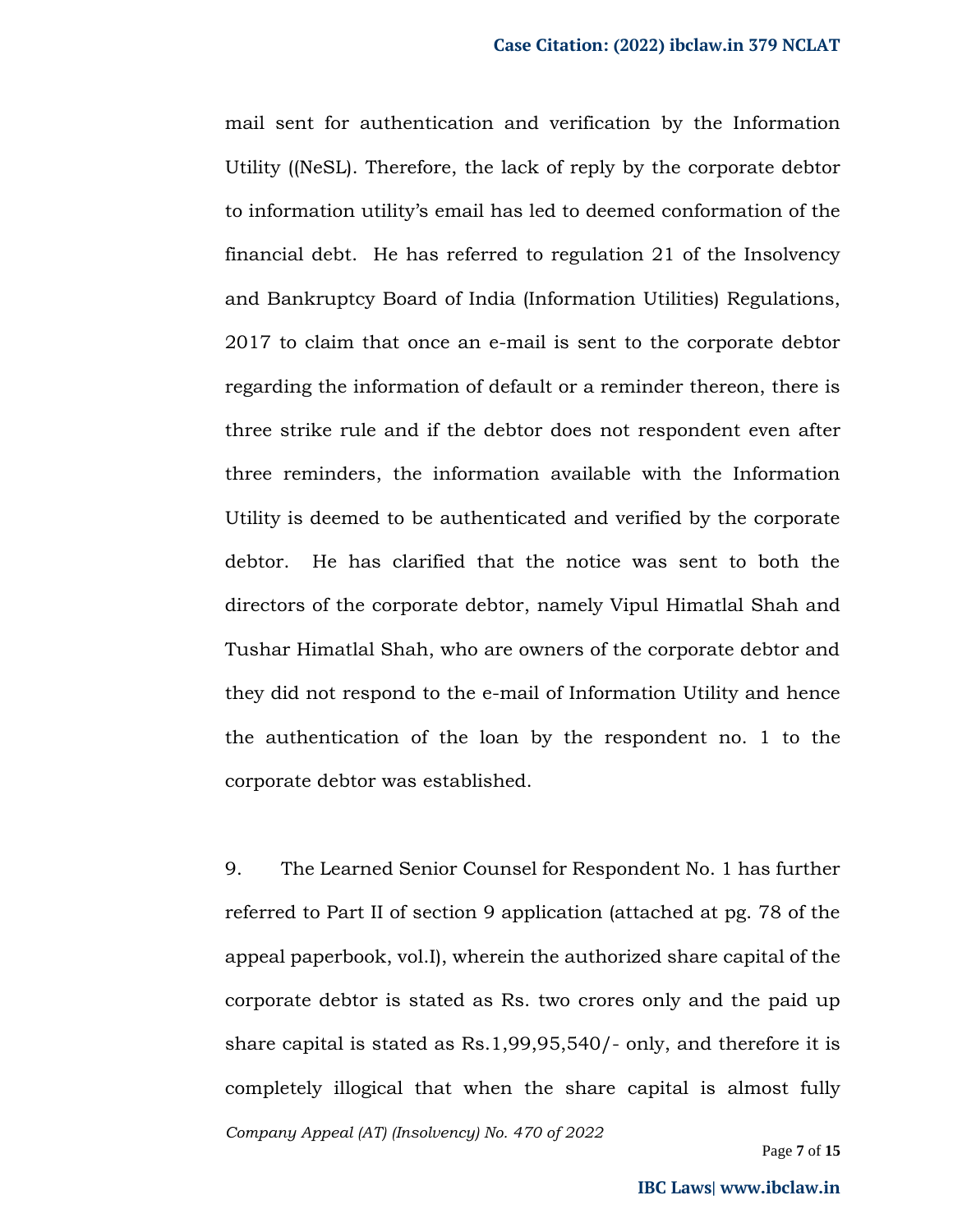subscribed a fresh investment of Rs. 50 crores could be made. He has also pointed out that in the ledger account of the financial creditor maintained by the corporate debtor (attached at pgs. 50-51 of the copy of section 7 application filed vide dy. No. 35553 dated 30.4.2022), the corporate debtor has itself shown that the account of Teco Industries is a loan account. He has referred to para 28 of the judgment of Hon'ble Supreme Court in the matter of **Innoventive Industries vs. ICICI Bank [2018 1 SCC 407]** to underline that in the face of authenticated record of Information Utility, the fact of financial debt is established.

10. The Learned Senior Counsel for Respondent No. 1 has also argued that in case the corporate debtor had any grievance regarding any record/entry in Information Utility's record, it could have taken appropriate action under the Grievance Redressal Policy, which is provided in Regulation 12 of the Insolvency and Bankruptcy Board of India (Information Utilities) Regulations, 2017, and since it was not resorted to by the corporate debtor the deemed authentication of the loan record is established. He has finally urged that the claim that the said money was not given on loan but as part payment against the investment in the corporate debtor is a figment of imagination created by the Appellants to escape from the corporate debtor's liability.

*Company Appeal (AT) (Insolvency) No. 470 of 2022*

Page **8** of **15**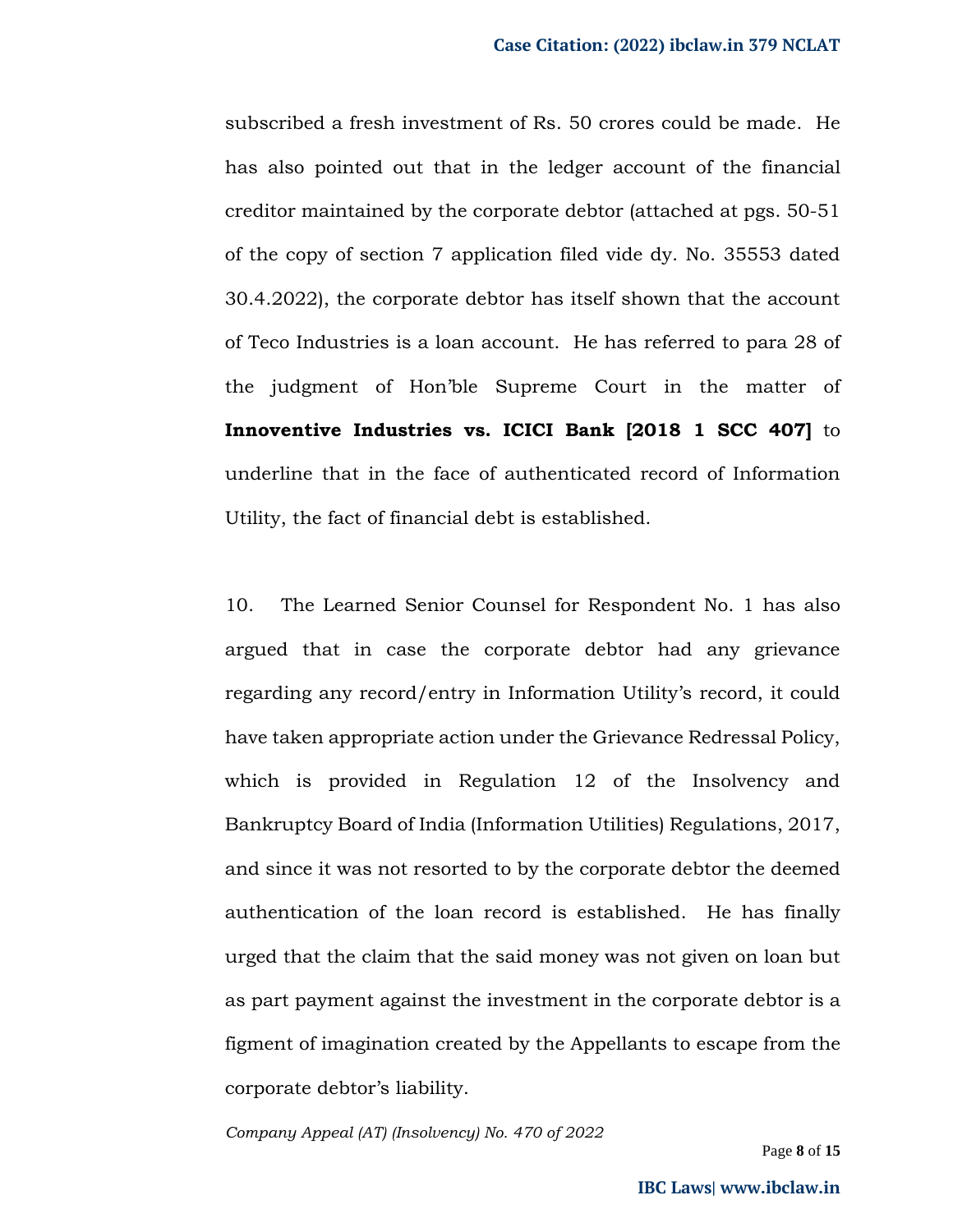11. The relevant provisions relating to definition of 'financial debt'

as given in section 5 (8) of the IBC is as follows:-

*"5(8) "financial debt" means a debt alongwith interest, if any, which is disbursed against the consideration for the time value of money and includes–*

- *(a) money borrowed against the payment of interest;*
- *(b) any amount raised by acceptance under any acceptance credit facility or its dematerialised equivalent;*
- *(c) any amount raised pursuant to any note purchase facility or the issue of bonds, notes, debentures, loan stock or any similar instrument;*
- *````` (d) the amount of any liability in respect of any lease or hire purchase contract which is deemed as a finance or capital lease under the Indian Accounting Standards or such other accounting standards as may be prescribed;*

*(e) receivables sold or discounted other than any receivables sold on non-recourse basis;*

*(f) any amount raised under any other transaction, including any forward sale or purchase agreement, having the commercial effect of a borrowing;* 

*[Explanation. -For the purposes of this sub-clause, -*

- *(i) any amount raised from an allottee under a real estate project shall be deemed to be an amount having the commercial effect of a borrowing; and*
- *(ii) (ii) the expressions, "allottee" and "real estate project" shall have the meanings respectively assigned to them in clauses (d) and (zn) of section 2 of the Real Estate (Regulation and Development) Act, 2016 (16 of 2016);]*

*Company Appeal (AT) (Insolvency) No. 470 of 2022 (g) any derivative transaction entered into in connection with protection against or benefit from fluctuation in any rate or price and for calculating the value of any derivative transaction, only* 

Page **9** of **15**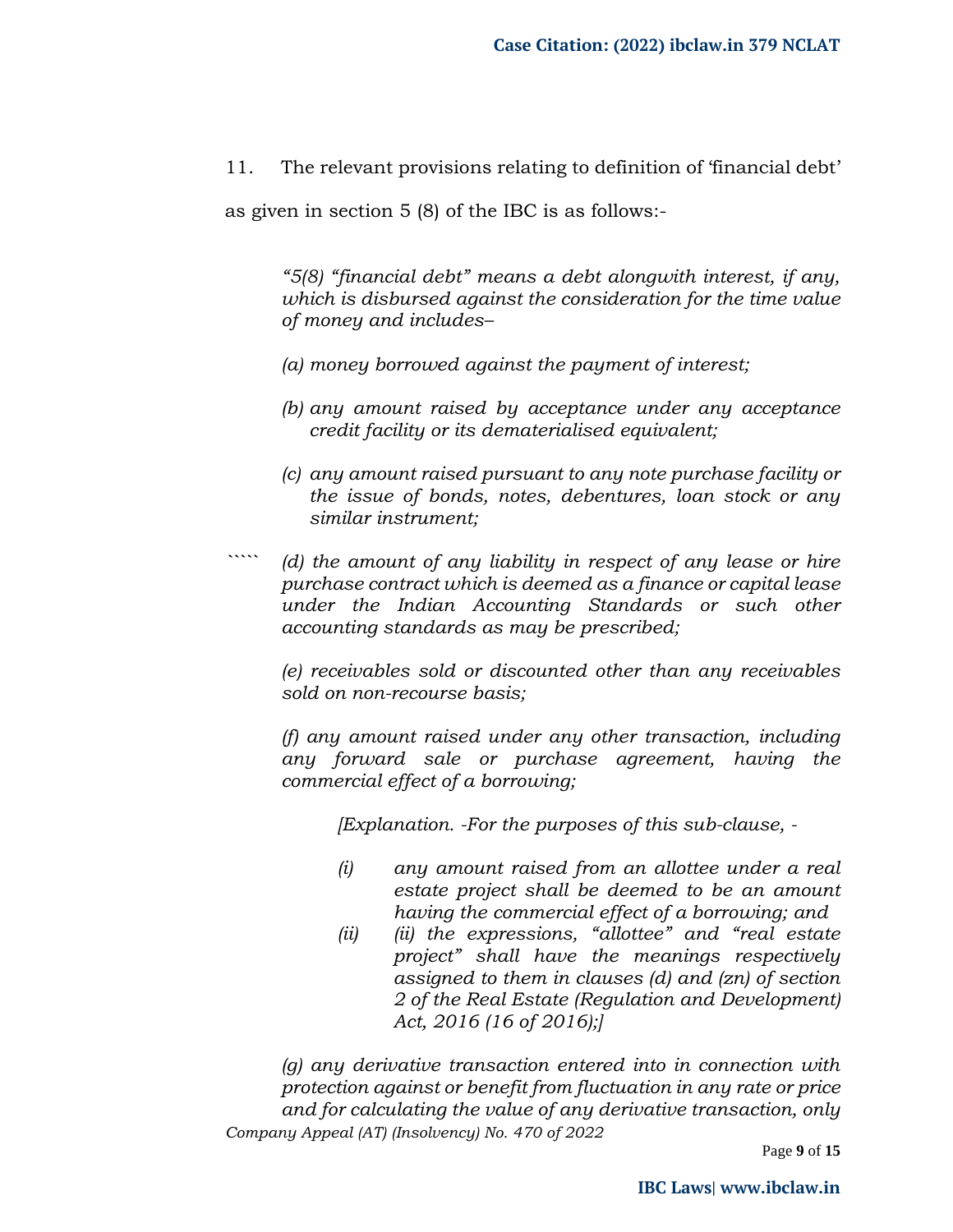*the market value of such transaction shall be taken into account;* 

*(h) any counter-indemnity obligation in respect of a guarantee, indemnity, bond, documentary letter of credit or any other instrument issued by a bank or financial institution;* 

*(i) the amount of any liability in respect of any of the guarantee or indemnity for any of the items referred to in sub-clause (a) to (h) of this clause;"*

12. The regulations relevant to this appeal are Regulations 20 and

sub-regulations (2) and (3) of regulation 21 of the Insolvency and

Bankruptcy Board of India (Information Utilities) Regulations, 2017,

which are reproduced below:-

# *"20. Acceptance and receipt of information –*

*(1) An information utility shall accept information submitted by a user in Form C of the Schedule.* 

*(2) On receipt of the information submitted under sub-regulation (1), the information utility shall-*

*(a) assign a unique identifier to the information, including records of debt;* 

*(b) acknowledge its receipt, and notify the user of-*

- *(i) the unique identifier of the information;*
- *(ii) the terms and conditions of authentication and verification of information; and*
- *(iii) the manner in which the information may be accessed by other parties.*

# *21. Information of default.*

*xx xx xx xx*

*(2) For the purpose of sub-regulation (1), the information utility shall-*

*(a) deliver the information of default to the debtor seeking confirmation of the same within the time specified in the Technical Standards;* 

*Company Appeal (AT) (Insolvency) No. 470 of 2022*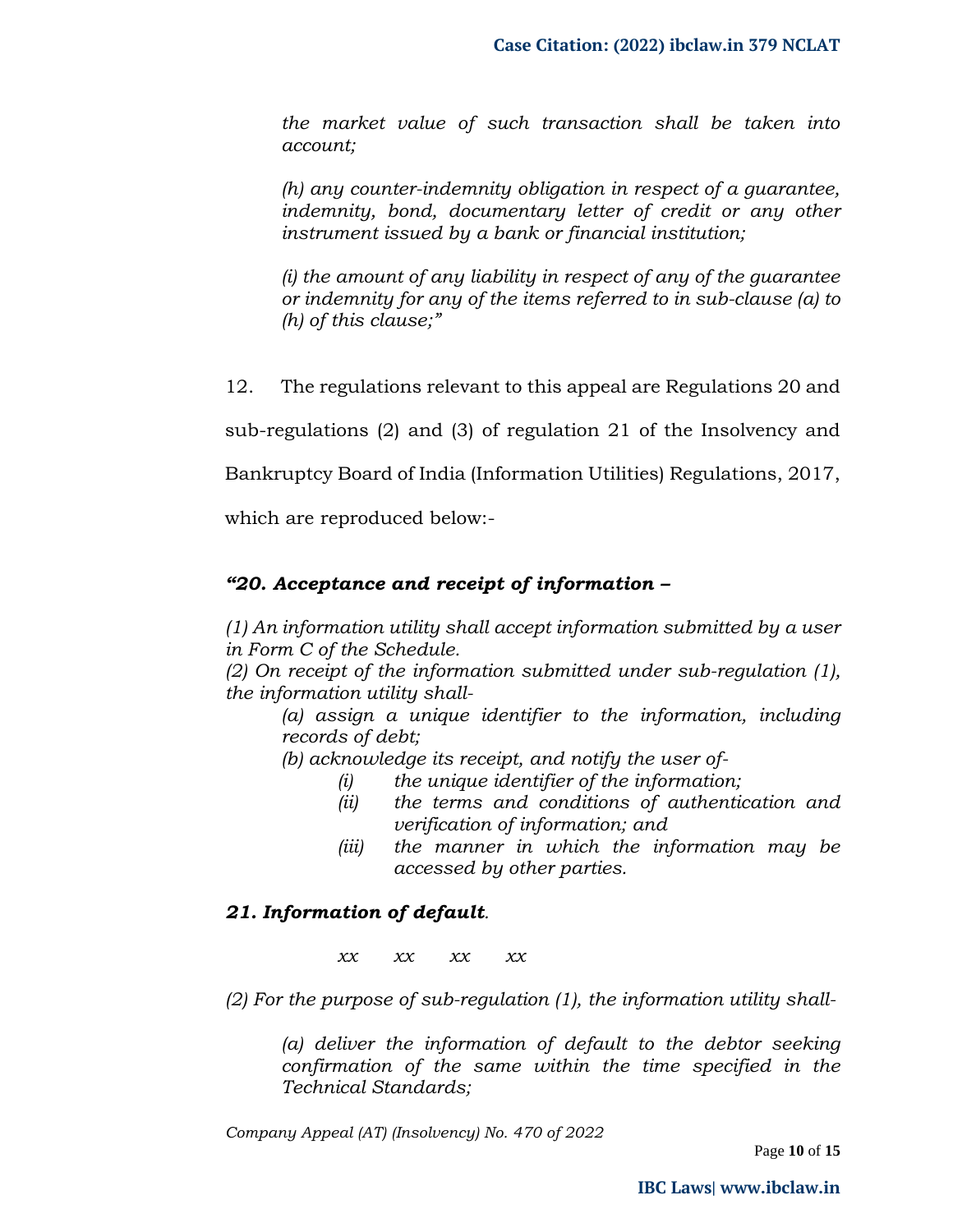*(b) remind the debtor at least three times for confirmation of information of default, in case the debtor does not respond, allow three days each time for the debtor to respond;* 

*(c) deliver the information of default or the reminder, as the case may be, to the debtor either by hand, post or electronic means at the postal or e-mail address of the debtor-*

*(i) registered with the information utility by him, failing which,* 

*(ii) recorded with any other statutory repository as approved by the Board, failing which, (iii) submitted in Form C of the Schedule.* 

*(3) On completion of the process under sub-regulation (2), the information utility shall record the status of authentication of information of default as indicated in the Table below:* 

| Sl. | Response of the Debtor                                      | Status<br>$\sigma f$ | Colour of the |
|-----|-------------------------------------------------------------|----------------------|---------------|
| No. |                                                             | Authentication       | Status        |
| (1) |                                                             | З.                   |               |
| 1.  | $\vert$ Debtor confirms the Authenticated                   |                      | Green         |
|     | information of default                                      |                      |               |
|     | 2. Debtor disputes the Disputed                             |                      | Red           |
|     | information of default                                      |                      |               |
| 3.  | $\vert$ Debtor does not respond $\vert$ Deemed to be Yellow |                      |               |
|     | even after three reminders   Authenticated                  |                      |               |

*Company Appeal (AT) (Insolvency) No. 470 of 2022* 13. We note that the claim put forth by the Learned Counsel for Appellants, that the amount in question of Rs.19,40,81,000/- being actually a part payment against the total investment of Rs. 50 crores, is not supported by any document or record. On the contrary the record maintained by the Information Utility NESL shows that the loan of Rs.19,40,81,000/- was given by the financial creditor to the corporate debtor at 14% rate of interest and an amount of Rs.26,49,46,085/- is outstanding (attached at pp.74-75 of the appeal paperbook, Vol.I). We find that in the section

Page **11** of **15**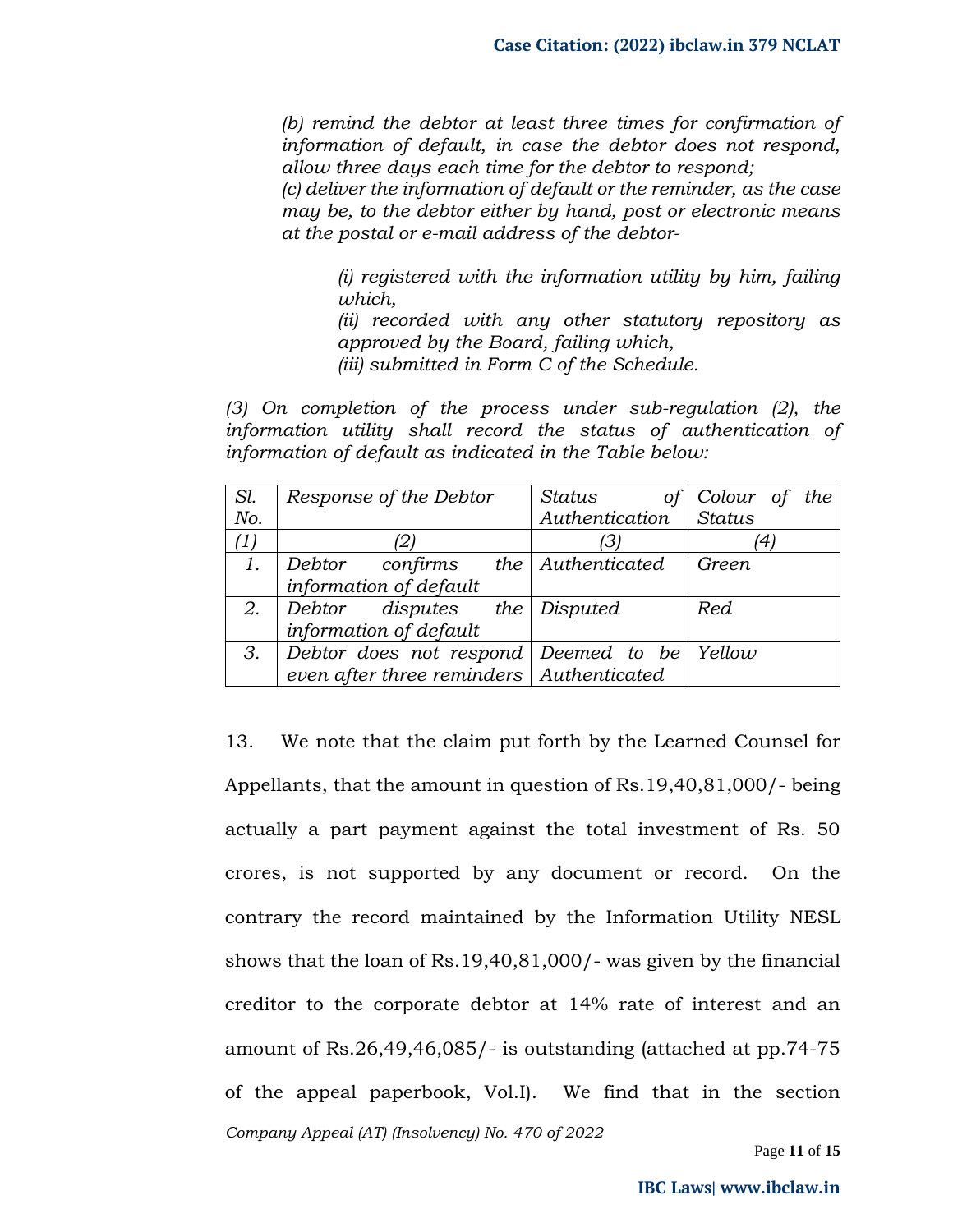containing contact details of the debtor, the e-mail IDs of Mr. Tushar Himatlal Shah and Mr. Vipul Himatlal Shah are given. On this fact that the emails were not addressed to the corporate debtor and hence he had no chance to authenticate the information utility's record, we note that the Appellants have not disputed the fact of receiving the e-mails. Additionally, they chose to neither reply to the said e-mail nor forwarded them to the appropriate addressee. Such neglect in the face of the fact that as directors of the corporate debtor they were connected to and in responsible position in management of the corporate debtor, they cannot now take such a weak defense which is wholly untenable. Such an inference also comes out from regulation 21(3) of the Insolvency and Bankruptcy Board of India (Information Utilities) Regulations, 2017 which provides that if the debtor does not respond even after three reminders, the information of default is deemed to be authenticated. Moreover, we note that the corporate debtor or its authorized representative did not take any action under Grievance Redressal Policy under regulation 12 of the Insolvency and Bankruptcy Board of India (Information Utilities) Regulations, 2017 to set the record straight in case it found it to be incorrect. On the basis of these facts and analysis we are inclined to hold that the corporate debtor cannot deny the existence of a financial debt as defined in section 5(8) of the IBC as present in the record of the information utility.

*Company Appeal (AT) (Insolvency) No. 470 of 2022*

Page **12** of **15**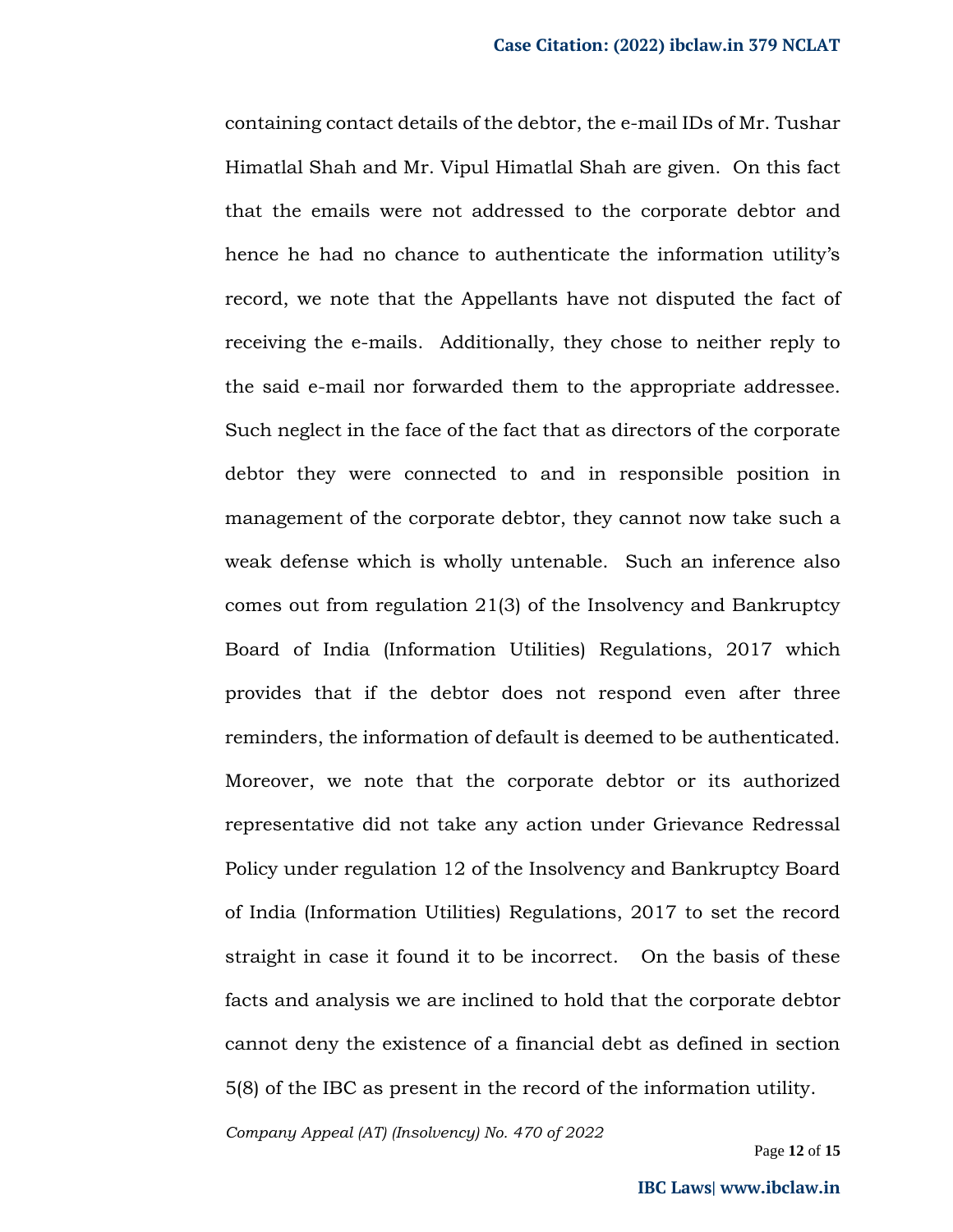14. We have also noted that the authorized share capital of the corporate debtor is Rs. 2 crores (in part II of Section 7 application at page 78 of appeal paperbook, Vol.I) and that the paid up share capital is Rs. 1,99,95,540.00. It therefore belies commonsense, logic and legal provisions that a further investment of Rs. 50 cores and a part payment of over Rs. 19 cores could have been made as investment with a purported transfer of 49% shareholding to the financial creditor as alleged by the Appellants without the authorized share capital of the corporate debtor being in a position to accommodate such an investment.

15. We also note the judgment of Hon'ble Supreme Court in the matter of **Innoventive Industries vs. ICICI Bank (2018) 1 SCC 407**, wherein in para 21 it is held as follows:-

*Company Appeal (AT) (Insolvency) No. 470 of 2022 "21. Section 12 provides for a time limit for completion of the insolvency resolution process and reads as follows: "Sec. 12. Time-limit for completion of insolvency resolution process.- (1) Subject to sub-section (2), the corporate insolvency resolution process shall be completed within a period of one hundred and eighty days from the date of admission of the application to initiate such process. (2) The resolution professional shall file an application to the Adjudicating Authority to extend the period of the corporate insolvency resolution process beyond one hundred and eighty days, if instructed to do so by a resolution passed at a meeting of the committee of creditors by a vote of seventy-five per cent. of the voting shares. (3) On receipt of an application under sub-section (2), if the Adjudicating Authority is satisfied that the subject matter of the case is such that corporate insolvency resolution process* 

Page **13** of **15**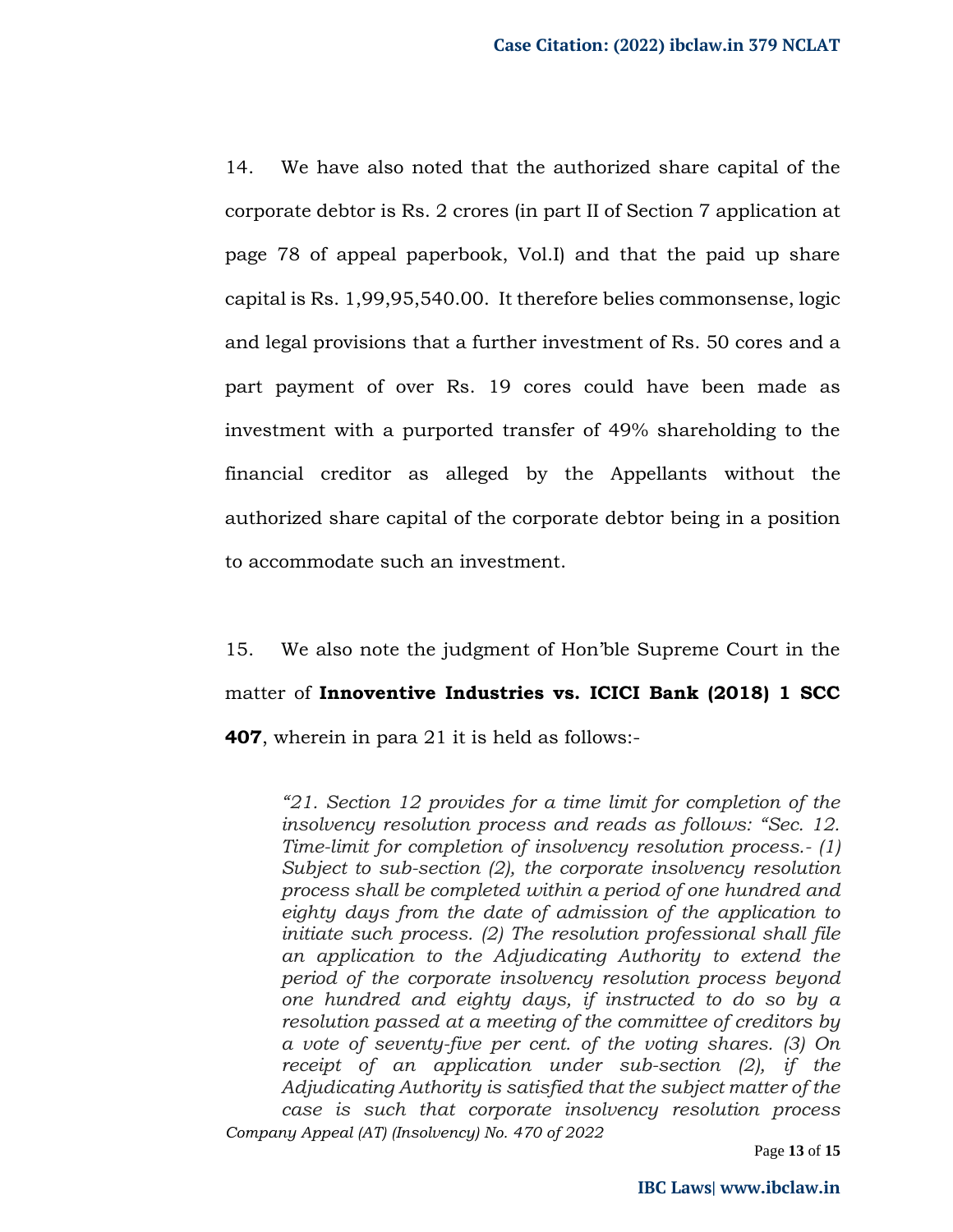*cannot be completed within one hundred and eighty days, it may by order extend the duration of such process beyond one hundred and eighty days by such further period as it thinks fit, but not exceeding ninety days: Provided that any extension of the period of corporate insolvency resolution process under this section shall not be granted more than once."*

16. In the light of the detailed discussion as above, it is clear that in case the record of Information Utility shows that there is a debt which is in default, the Adjudicating Authority or the Appellate Authority are not required to further examine the record maintained by the Information Utility, moreso when the record of the Information Utility is deemed authenticated and no dispute or refutation of said record has been done by the corporate debtor earlier. We also note that in the judgment of **Rushabh Civil Contractors Pvt. Ltd. vs. Centrio Lifespaces Ltd. (supra)**, which has been cited by the Learned Counsel for Appellant, the record that formed the basis for financial debt and default was found to be forged and fabricated, which is not the case in the present appeal. Therefore, this judgment does not come to the rescue of the Appellant.

*Company Appeal (AT) (Insolvency) No. 470 of 2022* 17. In view of the detailed discussion in the aforesaid paragraphs, we are of the opinion that the Adjudicating Authority has not committed any error in admitting the section 7 application filed by the financial creditor M/s. Teco Industries. The appeal is therefore dismissed as being devoid of merit and disposed of accordingly.

Page **14** of **15**